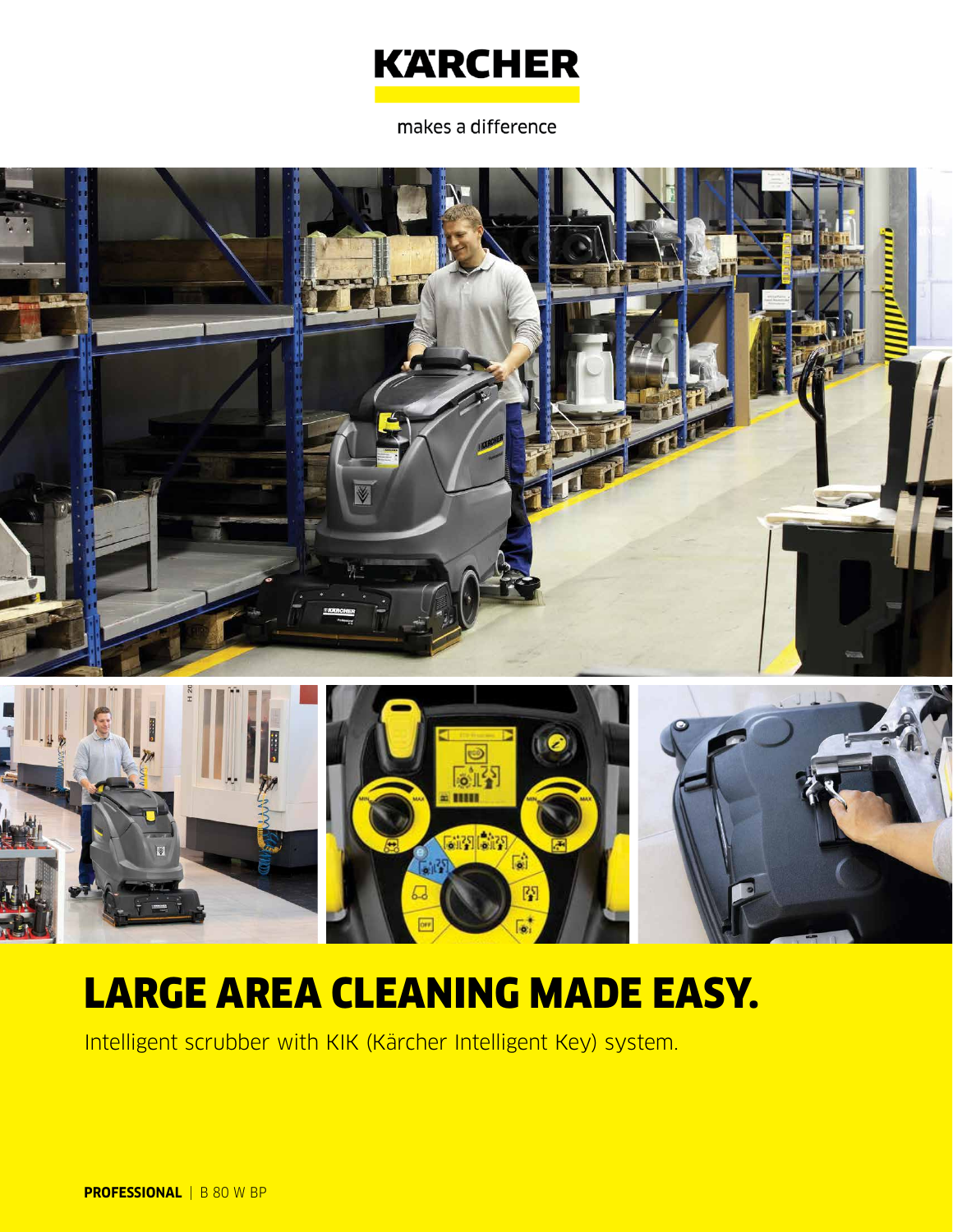### **Excellent maneuverability for large surfaces.**

The range of B 80 W BP scrubbers are large but still easily maneuverable. With a robust and maintenance-friendly brush head, they are available with roller or disc brushes in 22", 26" and 30" working widths.





### **1 4-color LCD display**

■ All cleaning programs are indicated by large easy-to-read symbols on the large 4-color display, along with all major functions: battery capacity with remaining running time in minutes, water quantity, cleaning or transport speed, service interval indicator, dirty water tank full and cleaning agent dosage in percent.

### **2 Automatic lowering and raising of cleaning head and squeegee**

■ The cleaning head and squeegee are raised automatically for reverse travel and lowered again when you change back to forward travel. This easy and convenient operation save wear and tear on both the cleaning head and squeegee.

#### **3 Automatic water filling (optional)**

■ The Auto Fill In option allows the B 80 to fill with fresh B 80 W. To fill, simply connect a hose with a conventional quick coupling. Filling stops automatically when the tank is full. During filling time the operator can perform other tasks, saving time and money.

### **4 Flexible Application Control Technology (FACT)**

■ With FACT technology, a Kärcher exclusive, the brush speed of roller brushes can be adjusted to different cleaning applications using three settings. Power Clean 100% - for stubborn dirt and polishing. Whisper Clean 60% - reduces noise levels and ensures long working intervals with low power consumption. Fine Clean 40%, the grey film on so-called fine stoneware tiles can optimally be removed in conjunction with the green roller.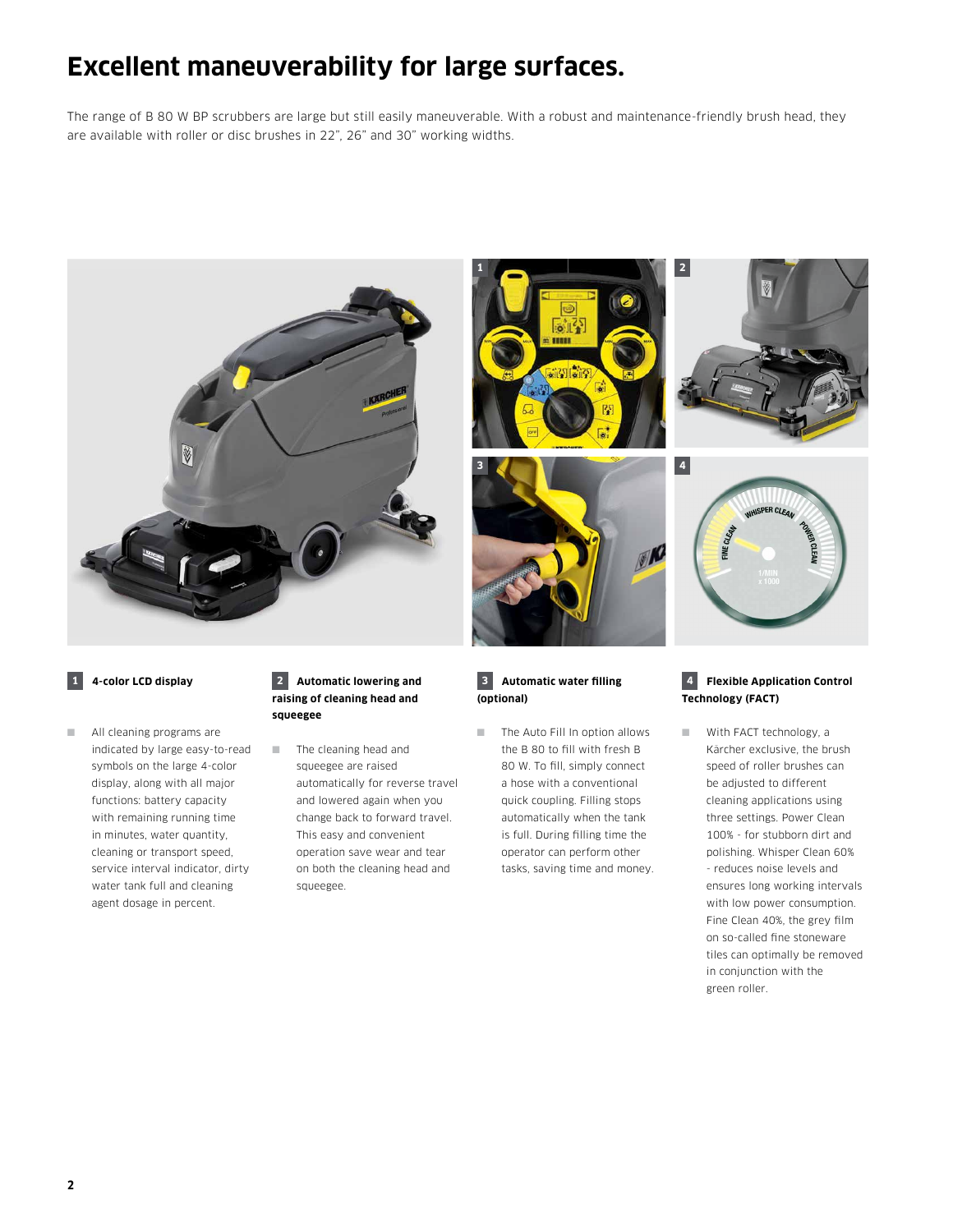## **Technical data and equipment.**





|                                         |                      | <b>B 80 W BP + R 65</b> | <b>B 80 W BP + R 75</b> | <b>B 80 W BP + D 65</b> | <b>B 80 W BP + D 75</b> |
|-----------------------------------------|----------------------|-------------------------|-------------------------|-------------------------|-------------------------|
| <b>TECHNICAL SPECIFICATIONS</b>         |                      |                         |                         |                         |                         |
| Cleaning path/width                     | in                   | 26                      | 30                      | 26                      | 30                      |
| Brush type                              | cylindrical/disc/pad | Cylindrical             | Cylindrical             | <b>Disc</b>             | <b>Disc</b>             |
| <b>Brush quantity</b>                   | units                | $\overline{2}$          | $\overline{2}$          | 2                       | 2                       |
| Suction bar (squeegee) width            | in                   | 39                      | 39                      | 39                      | 39                      |
| <b>Drive</b>                            | pad-assist/traction  | Traction                | Traction                | Traction                | Traction                |
| Solution/recovery capacity              | gal                  | 21/21                   | 21/21                   | 21/21                   | 21/21                   |
| Theoretical / practical productivity    | ft <sup>2</sup> / h  | 27,980 / 18,180         | 32,290 / 21,000         | 27,980 / 18,180         | 32,290 / 21,000         |
| Operating noise level - std / Eco! mode | dBA                  | 69 / 66                 | 69/66                   | 69 / 66                 | 69/66                   |
| Battery charger                         | shelf/on-board       | On-Board                | On-Board                | On-Board                | On-Board                |
| Brush contact pressure                  | Ibs                  | 213                     | 213                     | 117                     | 136                     |
| <b>Brush speed</b>                      | rpm                  | 400-1,550               | 400-1,550               | 180                     | 180                     |
| Drive/vac motor rating                  | watts                | 350 / 580               | 350 / 580               | 350 / 580               | 350 / 580               |
| Vac motor suction                       | cfm                  | 53                      | 53                      | 53                      | 53                      |
| Waterlift                               | in of water          | 67                      | 67                      | 67                      | 67                      |
| Weight (excl. battery / with battery)   | lbs                  | 282/617                 | 284 / 617               | 289 / 617               | 293 / 617               |
| Dimensions (L x W x H)                  | in                   | 61 x 29 x 45            | 61 x 32 x 45            | 62 x 29 x 45            | 64 x 32 x 45            |

### **EQUIPMENT**

| <b>Order No.</b> | <b>Description</b>                                                                                       |
|------------------|----------------------------------------------------------------------------------------------------------|
| 9.841-197.0      | B 80 W Bp, scrub deck sold separately, 24V/225 Ah wet batteries, on-board charger, with curved squeegee  |
| 9.841-202.0      | B 80 W Bp, scrub deck sold separately, 24V/260 Ah wet batteries, on-board charger, with curved squeegee  |
|                  | B 80 W Bp, R 75 and D 75 decks are ordered separately                                                    |
| 9.841-196.0      | B 80 W Bp, D 65 disc scrub deck, batteries and charger sold separately, with curved squeegee             |
| 9.841-195.0      | B 80 W Bp, R 65 cylindrical scrub deck, batteries and charger sold separately, with curved squeegee      |
| 9.841-199.0      | B 80 W Bp, scrub deck sold separately, 24V/255 Ah AGM batteries, on-board charger, with curved squeegee  |
| 9.841-388.0      | B 80 W Bp. D 65 disc scrub deck. 24V/225 Ah wet batteries                                                |
| 9.841-204.0      | B 80 W Bp, D 65 disc scrub deck, 24V/260 Ah wet batteries, with curved squeegee                          |
| 9.841-198.0      | B 80 W Bp, R 65 cylindrical scrub deck, 24V/225 Ah wet batteries, on-board charger, with curved squeegee |
| 9.841-200.0      | B 80 W Bp, R 65 cylindrical scrub deck, 24V/255 Ah AGM batteries, on-board charger, with curved squeegee |
| 9.841-201.0      | B 80 W Bp, D 65 disc scrub deck, 24V/255 Ah AGM batteries, on-board charger, with curved squeegee        |
| 9.841-203.0      | B 80 W Bp, R 65 cylindrical scrub deck, 24V/260 Ah wet batteries, on-board charger, with curved squeegee |

### **ACCESSORIES**

|                                            | Order No.          | <b>Description</b>                                                                                                        |
|--------------------------------------------|--------------------|---------------------------------------------------------------------------------------------------------------------------|
|                                            | $4.777 - 080.0$    | Squeegee assembly, 39-inch, V-shaped polyurethane oil-resistant blades, standard on machines with R 75 & D 75 scrub decks |
| . .                                        | 5.035-488.0        | Home Base kit (adapter and cable hook)                                                                                    |
| <b>Contract Contract Contract Contract</b> | 6.980-077.0        | Double hook (requires 5.035-488.0)                                                                                        |
|                                            | $\Box$ 8.600-251.0 | Cable asm, bat. Jumper x 15" (required w/ no battery units)                                                               |
| $\Box$                                     | 4.035-345.0        | Quick fill tank system (requires 9.083-003.0)                                                                             |
| $\Box$                                     | 9.083-003.0        | Hose coupling                                                                                                             |
| $\Box$                                     | 6.273-205.0        | Squeegee blade set, anti stripe oil resistant                                                                             |
| $\Box$                                     | 6.273-291.0        | Squeegee blade set, for textured floors                                                                                   |
|                                            | 4.035-408.0        | KIK Kev                                                                                                                   |

### **SERVICES**

|                          | <b>JLRVILLJ</b> |                                                   |  |
|--------------------------|-----------------|---------------------------------------------------|--|
|                          | Order No.       | <b>Description</b>                                |  |
|                          |                 | □ 7.000-270.0 Fleet one year premium subscription |  |
| Included $\Box$ Optional |                 |                                                   |  |